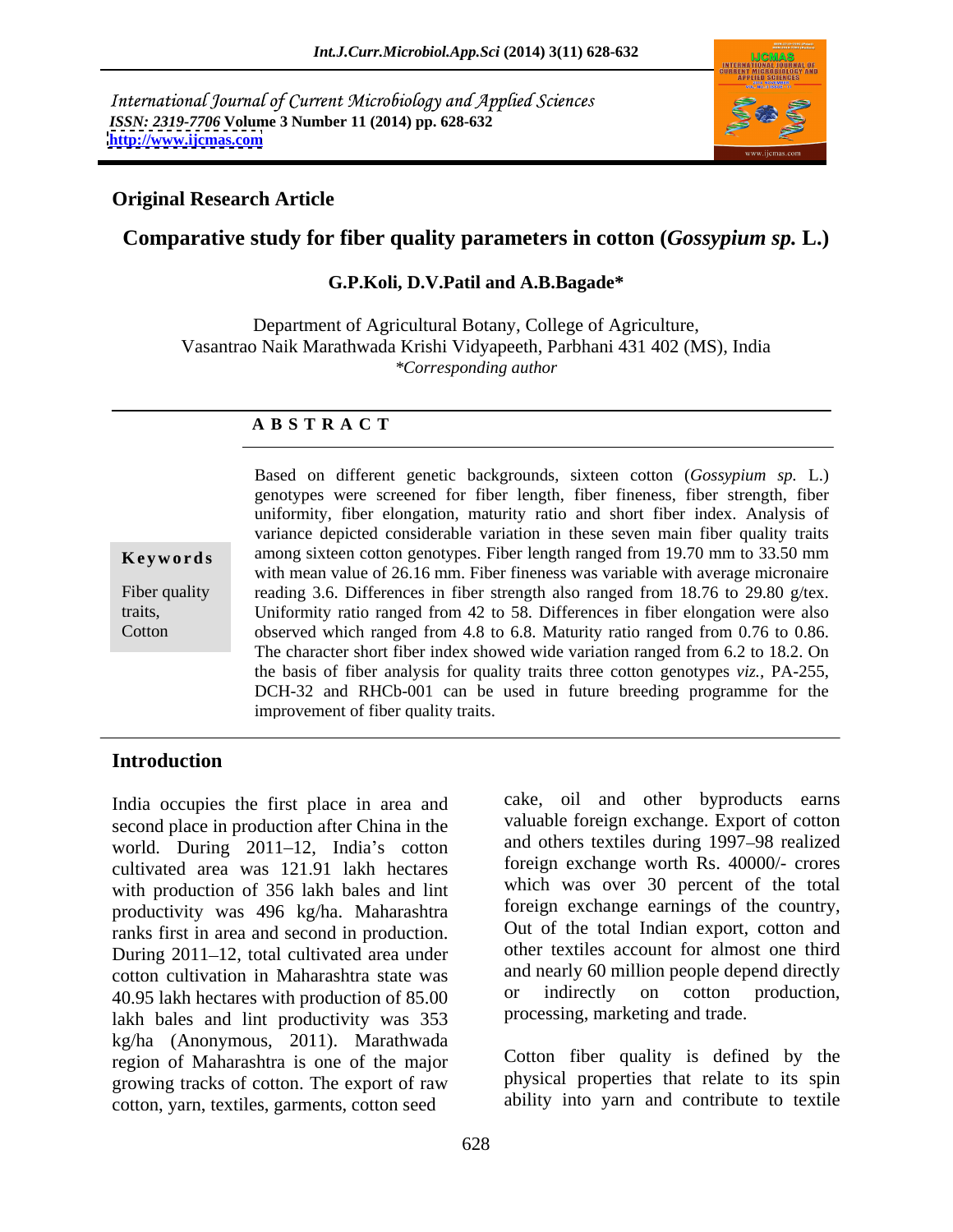associated with the length, strength and throughout the growing period. The fineness (micronaire) of the fiber. One of the observations were recorded on five during spinning, causing low-strength and poor-quality yarns. Fiber fineness is another important component of fiber quality because of its direct impact on processing Fischer's method of analysis of variance was performance and the quality of end product. applied for the analysis of the data and Fiber strength is important because the interpretation of results are worked out by inherent breaking strength of individual Panse and Sukhatme (1967). The level of cotton fiber is considered to be the most significance used in  $F$  and  $t$  test was important factor in determining the strength

analyze the fiber quality parameters of some **Results and Discussion** cotton genotypes for the selection of superior genotypes for further breeding

The experiment was conducted at with a general mean of 26.16 mm (Table 3). experimental farm at Department of The highest value for 2.5 per cent span Agricultural Botany, College of Agriculture, length was recorded in DCH-32 (33.50 mm) Vasantrao Naik Marathwada Krishi while lowest value was recorded in RHC Vidyapeeth, Parbhani (Maharashtra). 004 (19.70 mm). Staple length directly Sixteen cotton genotypes i.e. four contributes to the quality of yarn. *Gossypium arborium,* three genotypes of *Gossypium hirsutum,* two apomictic lines, one intra specific and one inter specific g/tex with a general mean of 22.63 g/tex. hybrid along with their parents and one inter The highest value for fiber strength was specific hybrid check was sown during recorded in DCH-32, while lowest value *Kharif* 2011. The pedigree of the genotyeps is presented in Table 1. Above genotypes were sown in randomized block design with spinning value. High fiber strength is

performance and quality. The most as per DUS guidelines. Recommended important of these properties are those spacing and cultural practices were adopted most important aspects of cotton fiber and randomly selected plants form each line in quality is fiber or staple length. Fiber length each replication. Fiber length, fiber strength, is the normal length of a typical portion of micronaire value, short fiber index (SFI), the fibers of a cotton sample. Longer fibers maturity ratio, fiber elongation and fiber can be processed at greater efficiencies and uniformity were measured with high volume produce finer and stronger yarns by allowing instruments (HVI) P-ART system. Lint of fibers to twist around each other more times, these cotton genotypes were analyzed at while shorter fiber require increased twisting Central Institute for Research on Cotton throughout the growing period. The observations were recorded on five Technology (CIRCOT), Agricultural Farm, Athwa, Surat, India.

of the yarn spun from those fibers.<br>
The present research work was conducted to<br>
The present research work was conducted to P=0.05. Critical difference (CD) values were calculated at 5 per cent probability level, wherever 'F' test was significant.

# **Results and Discussion**

programme. revealed significant variation verities for all **Materials and Methods** Among the genotypes 2.5 per cent span Analysis of variance for fiber quality traits the five characters under study (Table 2). length was ranged from 19.70 to 33.50 mm

three replications. Each row length was 5 m difficult to obtain without sacrificing yield.Fiber strength ranged from 18.76 to 29.80 recorded in RHC 004. Fiber strength is an important parameter in determining yarn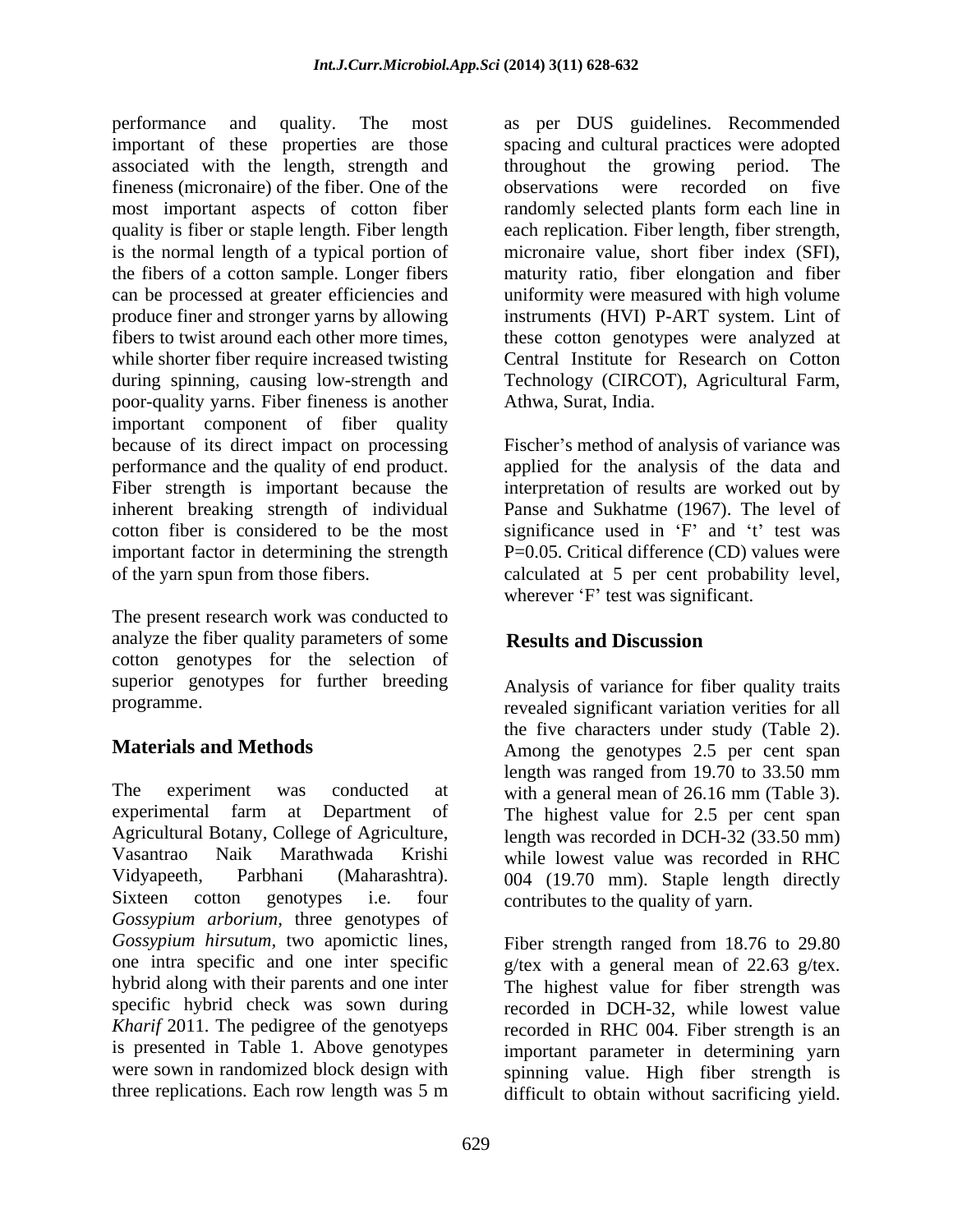Uniformity ratio ranged from 42 to 58 with a general mean of 50.18. The highest value for uniformity ratio was recorded by line RHC 004 (58), while lowest value was recorded<br>by line Phule  $492(42)$ .

Micronaire value was ranged from 2.5 to 5.2 highest value for micronaire was recorded by line Y-1 (5.2), while the lowest value was recorded by line DCH-32 (2.5). Fiber fineness is associated with diameter of the

fiber and the thickness of the fiber wall. The micronaire value determines the spinning quality of cotton varieties.

by line Phule 492 (42). The character fiber elongation exhibited with a general mean of 3.6 (Fig. 3). The of fiber elongation was recorded in line wide variation which ranged from 4.8 to 6.8 with a general mean 5.81. The highest value DCH-32 (6.8) while, the lowest value was recorded in the line Phule 492 (4.8).

| Sr. | <b>Genotypes</b>                        | Pedigree                           |
|-----|-----------------------------------------|------------------------------------|
| No. |                                         |                                    |
|     | A) Gossypium arboreum                   |                                    |
| 2.  | PA 255<br>PA 402                        | (CJ 73 x NA 39) x (CJ 73 x A4)     |
|     |                                         | Developed by selection             |
| 3.  | $Y - 1$                                 | Introduction                       |
| 4.  | $GMS - 1$ (MPKV)                        | GMS Arboreum line                  |
|     | <b>B</b> ) Gossypium hirsutum           |                                    |
| 1.  | LRA 5166                                | Laxmi x (Reba-B50 x AC 122)        |
| 2.  | NH 615                                  | NH 545 x JLH 1495                  |
| 3.  | PH 348                                  | Hybrid derivative                  |
|     | C) Apomictic lines                      |                                    |
| 1.  | IS 181-7-1-19                           | Selection from interspecific cross |
| 2.  | $IS-244-43-5-1-1-1-1$                   | Selection from interspecific cross |
|     | D) Intra specific hybrids (H x H)       |                                    |
| 1.  | Phule 492                               | <b>RHC-003 x RHC-004</b>           |
| 2.  | RHC 003 (Female)                        | Female parent of Phule 492         |
| 3.  | RHC 004 (Male)                          | Male parent of Phule 492           |
|     | E) Interspecific hybrids $(H \times B)$ |                                    |
| 1.  | Phule 388                               | RHC 006 x RHCb0-01                 |
|     |                                         |                                    |
| 2.  | RHCb 001 (Male)                         | Male parent of Phule 388           |
| 3.  | RHC 006 (Female)                        | Female parent of Phule 388         |
|     | F) Standard check                       |                                    |
|     | DCH - 32                                | DS 58 x SB 425 YF                  |

**Table.1** Pedigree of cotton genotypes used in study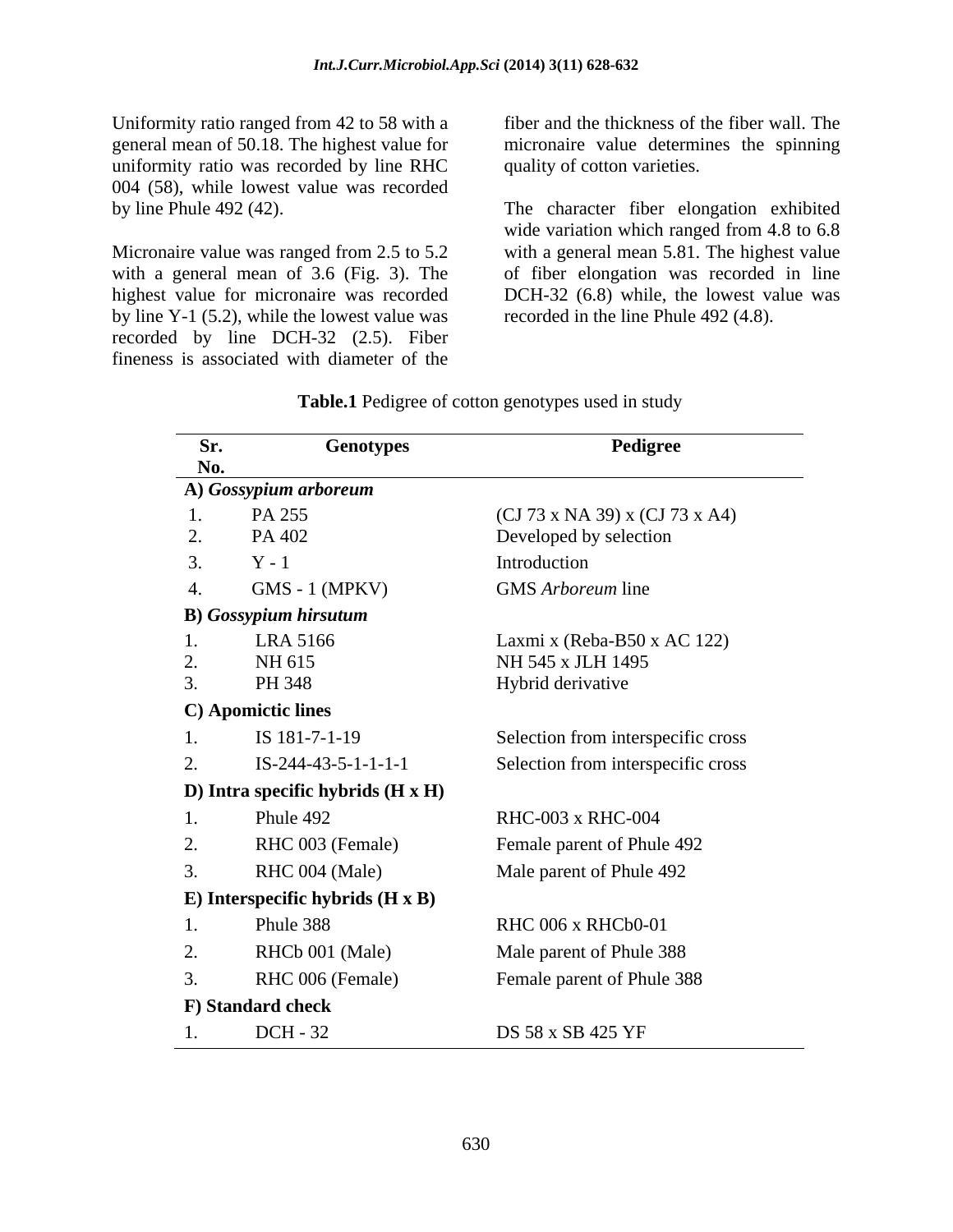|                                |      |                                | <b>Fiber quality character</b>                    |                                           |                     |                          |                     |                                |  |  |  |
|--------------------------------|------|--------------------------------|---------------------------------------------------|-------------------------------------------|---------------------|--------------------------|---------------------|--------------------------------|--|--|--|
| <b>Source of<br/>variation</b> | d.f. | 2.5%<br>span<br>length<br>(mm) | <b>Micronaire</b><br>value $(10^{-6})$<br>g/inch) | <b>Fiber</b><br>strength<br>$(g$ /tex $)$ | Uniformity<br>ratio | <b>Maturity</b><br>ratio | Fiber<br>elongation | <b>Short</b><br>fiber<br>index |  |  |  |
| Replication                    |      | 0.122                          | 0.0175                                            | 0.0758                                    | 4.1875              | 0.0009                   | 0.0243              | 0.302                          |  |  |  |
| Treatment                      | 15   | 47.468**                       | 2.5480**                                          | 35.784**                                  | 49.688**            | $0.0024**$               | $1.3195**$          | $41.70**$                      |  |  |  |
| Error                          | 30   | 0.052                          | 0.0135                                            | 0.0573                                    | 1.3875              | 0.000046                 | 0.0090              | 0.021                          |  |  |  |

**Table.2** Analysis of variance for fiber quality characters in Cotton genotypes

\* and \*\* showing significance at 5% and 1% levels, respectively.

| <b>Table.3</b> Mena performance of cotton genotypes for fiber of |  | c quality characters |  |
|------------------------------------------------------------------|--|----------------------|--|
|                                                                  |  |                      |  |

|            |                        | <b>Fiber quality character</b>    |                                           |                                    |                     |                          |                     |                                |
|------------|------------------------|-----------------------------------|-------------------------------------------|------------------------------------|---------------------|--------------------------|---------------------|--------------------------------|
| Sr.<br>No. | Genotypes              | $2.5\%$<br>span<br>length<br>(mm) | Micronaire<br>value $(10^{-6}$<br>g/inch) | Fiber<br>strength<br>$(g$ /tex $)$ | Uniformity<br>ratio | <b>Maturity</b><br>ratio | Fiber<br>elongation | <b>Short</b><br>fiber<br>index |
|            | $\rightarrow$          |                                   |                                           | $\mathbf{r}$                       |                     | $\overline{7}$           | - 8                 | $\overline{9}$                 |
|            | $IS-181-7-1-19$        | 27.40                             | 2.8                                       | 25.60                              | 47                  | 0.81                     | 5.80                | 11.40                          |
|            | $IS-244-4-3-5-1-1-1-1$ | 25.40                             | 2.6                                       | 20.20                              | -48                 | 0.77                     | 5.10                | 13.40                          |
|            | NH 615                 | 26.60                             | 3.3                                       | 22.30                              | 48                  | 0.81                     | 5.60                | 11.90                          |
|            | PH 348                 | 24.80                             | 4.4                                       | 20.50                              | 48                  | 0.83                     | 5.50                | 14.20                          |
|            | PA 255                 | 29.10                             | 3.6                                       | 27.60                              | 51                  | 0.84                     | 6.70                | 7.00                           |
|            | PA 402                 | 25.10                             | 5.0                                       | 23.50                              | 52                  | 0.86                     | 6.50                | 10.30                          |
|            | LRA 5166               | 20.30                             | 3.8                                       | 19.60                              | 56                  | 0.81                     | 5.20                | 16.00                          |
|            |                        |                                   | 27                                        |                                    |                     |                          |                     |                                |
|            | Phule 492              | 25.80                             |                                           | 19.30                              | 42                  | 0.76                     | 4.80                | 18.20                          |
|            | <b>RHC 003</b>         | 22.70                             | 3.6                                       | 19.40                              | 51                  | 0.80                     | 5.30                | 15.60                          |
| $\Omega$   | <b>RHC 004</b>         | 19.70                             | 3.9                                       | 18.76                              | 58                  | 0.82                     | 5.40                | 15.80                          |
|            | <b>RHC 006</b>         | 22.70                             | 3.6                                       | 20.80                              | 52                  | 0.81                     | 5.10                | 14.30                          |
|            | RHCb-001               | 32.40                             | 2.8                                       | 25.86                              | 55                  | 0.80                     | 6.30                | 7.50                           |
|            | Phule 388              | 31.56                             | 2.7                                       | 26.80                              | 47                  | $0.80\,$                 | 6.70                | 7.00                           |
|            | $Y - 1$                | 24.80                             | 5.2                                       | 20.40                              | -50                 | 0.85                     | 5.80                | 1310                           |
|            | MPKV GMS               | 26.35                             |                                           | 21.70                              | 52                  | 0.86                     | 6.40                | 9.50                           |
| 16         | DCH-32 (Check)         | 33.50                             | 2.5                                       | 29.80                              | 46                  | 0.81                     | 6.80                | 6.20                           |
|            | Grand                  | 26.16                             | 3.6                                       | 22.63                              | 50.18               | 0.815                    | 5.81                | 11.96                          |
|            | $SE_{\pm}$             | 0.132                             | 0.067                                     | 0.138                              | 0.680               | 0.0039                   | 0.0548              | 0.0839                         |
|            | C.D. at 5%             | 0.382                             | 0.193                                     | 0.398                              | 1.960               | 0.0113                   | 0.158               | 0.242                          |

(0.76). Maturity percentage determines the quality of fiber. The mature fiber has good

Maturity ratio ranged from 0.76 to 0.86 spinning wide variation ranged from 6.2 to with a general mean 0.81. The highest 18.2 with a general mean 11.96. The value for maturity ratio was recorded in highest value for short fiber index was PA 402 and MPKV GMS (0.86) while, the recoreded in Phule 492 (18.20) while lowest value was recorded in Phule 492 lowest value recoreded in check DCH-32  $(6.20)$ .